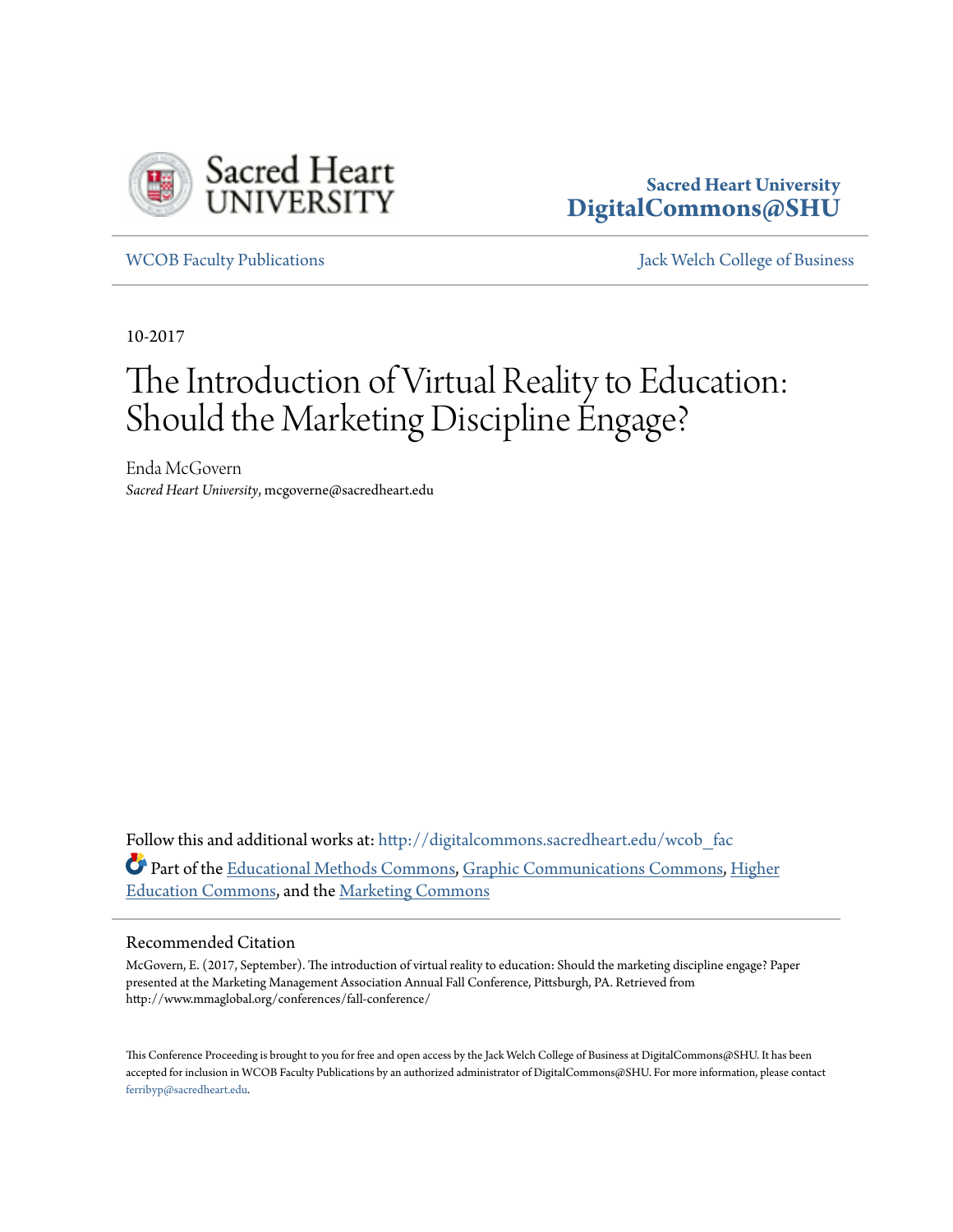## **THE INTRODUCTION OF VIRTUAL REALITY TO EDUCATION: SHOULD THE MARKETING DISCIPLINE ENGAGE?**

*Enda McGovern, John F. Welch College of Business, Sacred Heart University*

### *POSITION PAPER*

This position paper explores whether faculty should embrace the use of virtual reality as a medium of academic engagement with the future intake of digital native students. In recent years there has been a tremendous surge in the use of digital device platforms to extend the reach of education to the wider student populations. As a result, the positive engagement by students of multimedia objects, including video, sound clips and data in a more integrated, multi-sensory digital medium has gained significant traction in the learning environment. Students are moving faster into this digital space and it is not long before professors are encouraged by students to adopt virtual reality (VR) as part of their teaching environment.

VR hardware has now gone mainstream and become widely available for consumers to purchase as VR sets, such as Facebook's Oculus Rift, PlayStation VR, HTC Vive and Google's Cardboard. The speed of these advances has meant that software developers are only beginning to catch up with the emerging technology. It is therefore important for professors to engage this evolving technology and assess its suitability to inspire the next generation of professors.

### VR can be best described as:

"*Virtual reality is the use of computer technology to create the effect of an interactive threedimensional world in which the objects have a sense of spatial presence. The basic idea is to present the correct cues to your perceptual and cognitive system so that your brain interprets those cues as objects "out there" in the three-dimensional world. These cues have been surprisingly simple to provide using computer graphics: simply render a three-dimensional object (in stereo) from a point of view which matches the positions of your eyes as you move about. If the objects in the environment interact with you then the effect of spatial presence is greatly heightened*." (NASA, n.d.)

While engagement and learning are key immediate outcomes for any particular pedagogical action, a key longterm goal for digital natives must be sustainable learner-driven education (Ferguson, 2012). This requires that participants take sufficient hedonic value from learning that they will self-initiate learning in the future (Johnson and Liber, 2008). VR has the potential to appeal to imagination and emotion in a way that exceeds traditional media (Holsapple and Wu, 2007), suggesting VR-based learning may feed into future subject-specific driven practices.

In looking at the issue of enhanced learning opportunities, how do we evaluate the value of using VR? This is difficult as the space is evolving but initial research is providing evidence supporting that VR enhances the learning experience. Experimentation here is the key and faculty should apply for grant innovation funding, either internally or externally. The primary purchase is a headset. You can use the basic concept in Google Cardboard (\$30 each) or higher end with the HTC Vive or Oculus Rift (approx. \$400 each). Possibly purchase 5 handsets, one for each group of 5 in a class of 25 students. One student per Group will be tasked to use their smartphone and download the software. Locate actual VR videos appropriate to your marketing class on free VR apps like Orbulus, Trench Experience, NYT VR or YouTube. And remember videos made with 360 degree cameras are also a very engaging experience for students. The use of VR videos can help to both extend the curriculum into new areas of learning and offer students an exciting learning medium to better grasp the content of the class material.

There seem to be two main challenges, among others, facing professors. The first one is simple; do professors have the capability to understand the VR platform. While innovation in technology is moving along fast, many faculty do not simply possess the skill set to be able to adapt their subject discipline into the digital world as it is a demanding and time-consuming exercise. However, there is growing evidence that Colleges are beginning to provide faculty with better resources in support of digital initiatives in the classroom. Many Colleges are beginning to set up separate

Marketing Management Association Fall 2017 Educators' Conference Proceedings 151